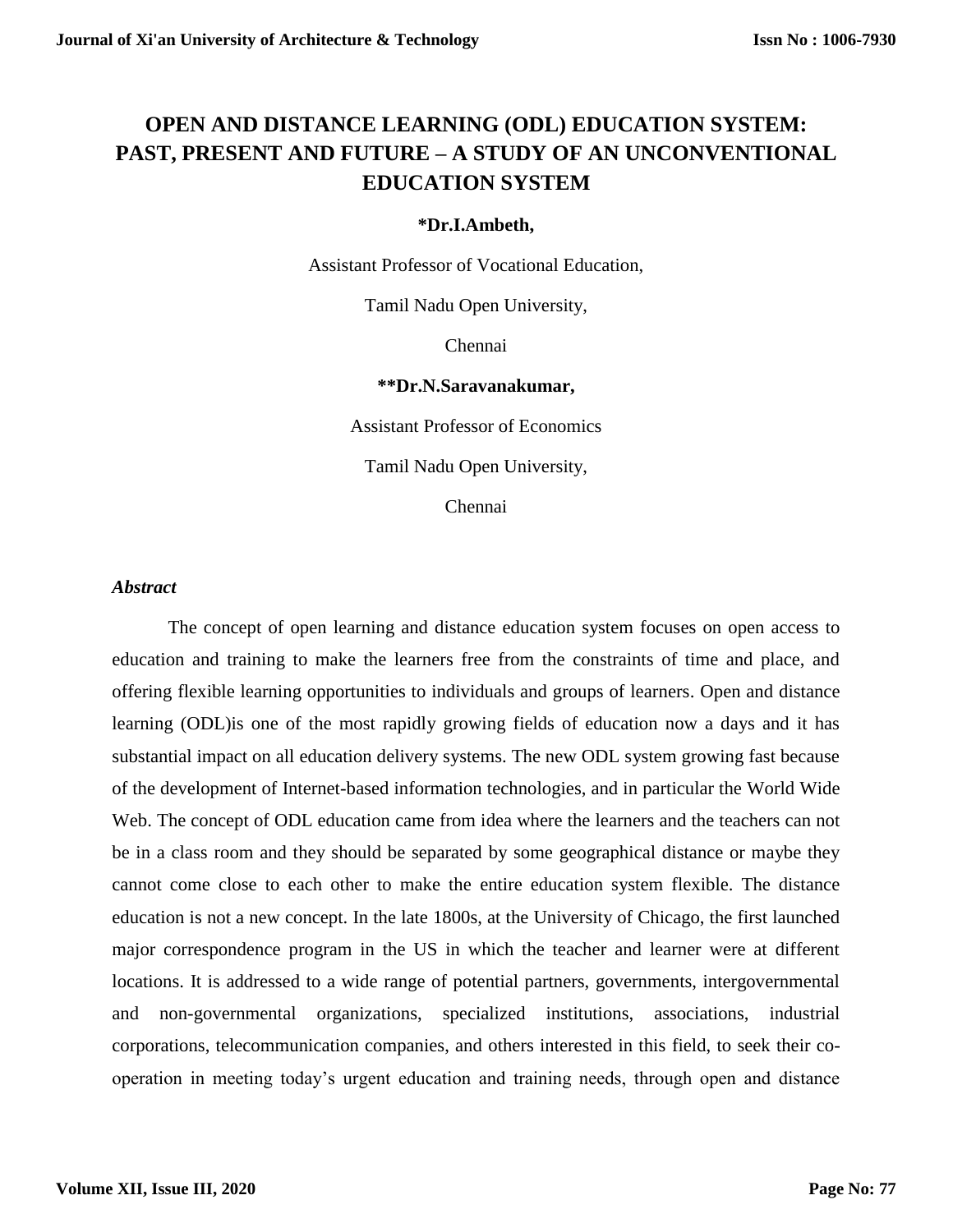learning. After the development of Radio during the First World War and television in the 1950s the mode of instruction outside of the traditional classroom had suddenly found new delivery systems. In the present days we have audio and computer teleconferencing which have influenced the delivery of instruction in public schools, higher education, the military, business, and industry. The objective of the present paper is to review open and distance learning in the context of present challenges and opportunities, examine relevant concepts and contributions, outline current global and regional trends, suggest policy and strategy considerations.

**Keywords:** Open Education, Distance Education

# **INTRODUCTION**

The term open and distance learning reflects both the fact that all or most of the teaching is conducted by someone who is away from the learner, and that the mission aims to include greater dimensions of openness and flexibility, whether in terms of access, curriculum or other elements of structure. Open and distance learning systems can usually be described as made up of a range of components such as: the mission or goal of a particular system, programs and curricula, teaching/learning strategies and techniques, learning material and resources, communication and interaction, support and delivery systems, students, tutors, staff and other experts, management, housing and equipment, and evaluation. The ODL system is used for school-age children and youth those who are unable to attend ordinary schools, or to support teaching in schools, both at primary and secondary level. However, most courses and programs are aimed at the adult population. In developing countries particularly ODL education for primary and secondary schools is an important method of expanding educational opportunities to the semi-adult and adult population. Teacher training program is an important area where ODL learning has made a major contribution.

In developing countries it is found that teacher training at a distance may reach large groups of students and have profound impact on the development of national education systems. This includes initial training for formal qualifications, in-service supplementary training for formal upgrading, and continuing in-service training in particular subjects and topics. The use of ODL system for teacher education is therefore a crucial strategy when expansion or quality improvement is needed in the public education system. Both private and public providers have made important contributions to the development of industry and trade through programs for technical and vocational education. The basic purpose is to include the ability to respond flexibly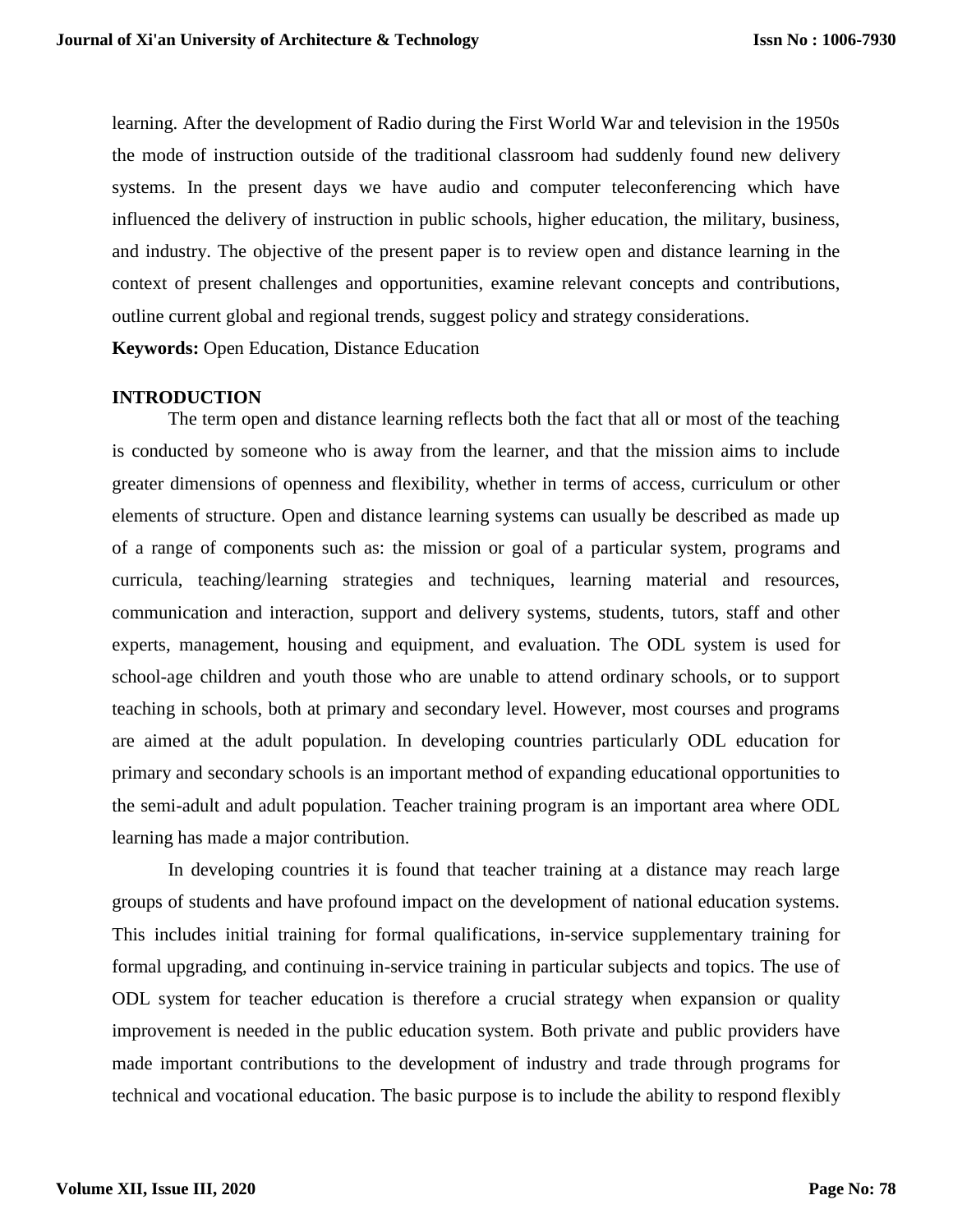to the need for working adults to obtain training, and to provide opportunities for those who are most deprived by existing provision.

The capacity of ODL is to support large-scale campaigns, e.g. in the field of HIV/AIDS education, is significant in the context of continuing education and training. Non-formal education and community development represents other sectors where ODL is increasingly used. Programs at a distance often reach substantial numbers of women, in societies where women lack equal opportunities for participation in conventional forms of education and training. ODL system allows lending themselves to the teaching of many complex issues of the modern world, in which input from a variety of disciplines is necessary. Distance education now functions in two ways. On one hand, numerous single mode open universities have emerged to absorb large numbers of new learners, while, on the other hand, increasing numbers of traditional universities have begun to offer their programs also through distance education mode.

The tremendous growth in ICT has reinforced this trend. The ODL has the potential to generate new patterns of teaching and learning. There is evidence that ODL can lead to innovation in mainstream education, and may even have effects beyond the realm of education itself. Therefore the ODL plays an especially decisive role in the creation of the global knowledge-based society [2,3,4]. The current trends in ODL shows that open and distance learning will be an important element in future education and training systems. It is approaching acceptance within mainstream education and training in such a way that it will make up part of the range of most educational institutions in the future. In our present study we will try to explore the various issues in ODL system and how this can improve the traditional education system.

#### **THE ODL SYSTEM IN ASYNCHRONOUS MODE**

Asynchronous mode issues have been thought to be quite complex because they usually are fundamental for the correct educational and functional procedure. They involve both programming and installation techniques that demand extreme customization during development according to the projects special requirements. The learner has to keep in mind that educational matters are extremely delicate and that makes database structure rather complicated at first place. The services that are offered contained quite a few troubling issues in the database management and data transfer level. All asynchronous discussions are stored in a special database that keeps log for all participants and their statements. The database structure required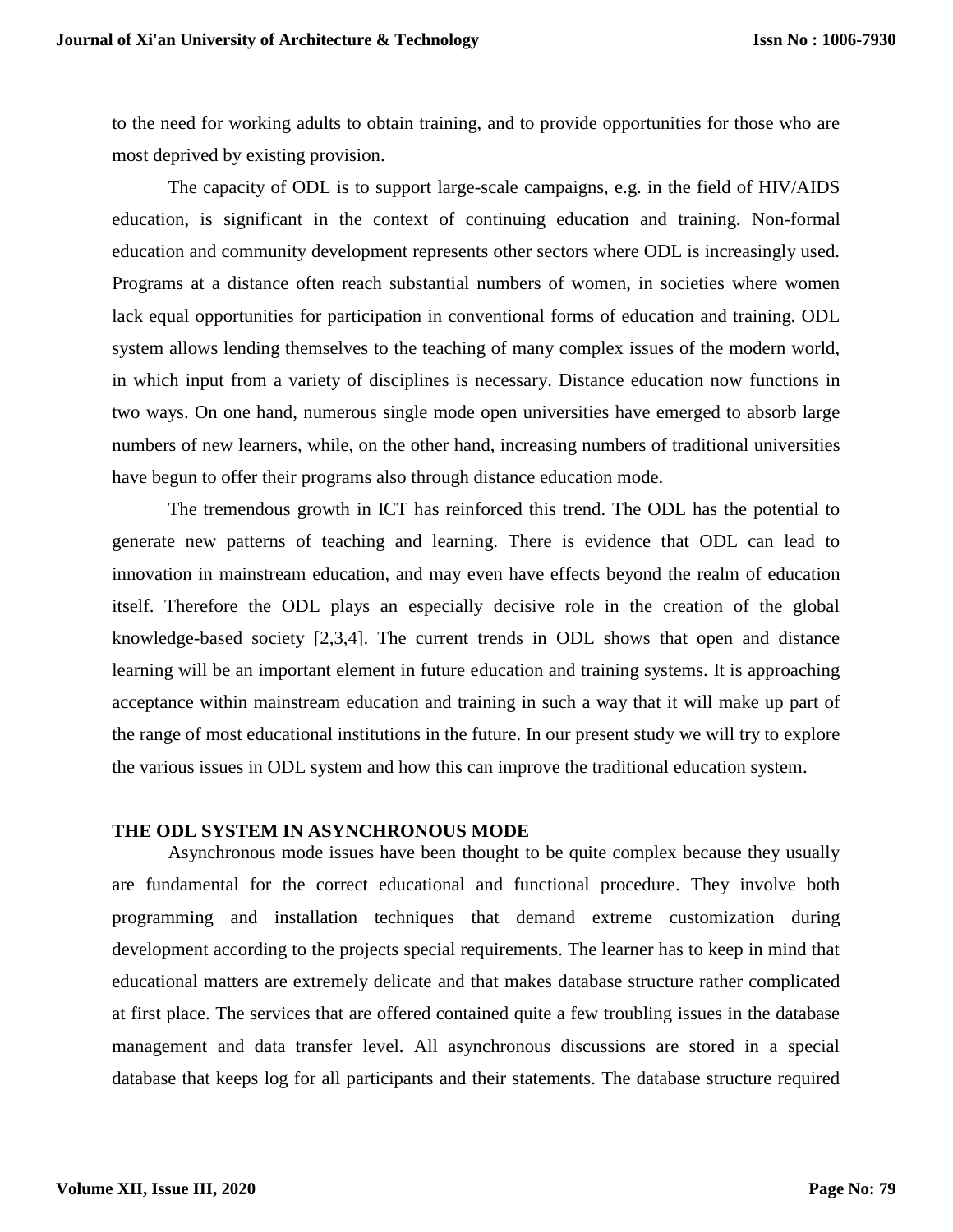careful design and implementation to hold with integrity the raw information of the participants (trainers and trainees) on line behavior. The database had to keep track of users as objects and be able to categorize their statements both in users' personal data and in discussion data during the whole process of the discussion.

# **THE ODL SYSTEM IN SYNCHRONOUS MODE**

In the synchronous mode in ODL system the issues are totally different from asynchronous study and this is to be dealt separately. The components of the system were coherently stuck together and troubling issues were focused in logging and scheduling features. Synchronous component data accounting is centralized mainly to record different states of file and discussion sessions and not the data exchanged. Things tend to be simpler but in no way less delicate than the previously described procedures and problems. Logging for file transfer and chat-like communication had to be provided. The logs had to be explicit especially whatever concerned the members involved in the communication. Special care had to be taken for the detailed view and archive recording of the system file exchange. They had to be written down explicitly also the chat requests just for the record.  $\cdot$  Scheduling of the meeting had to be available. The meeting-time database had to update the announcements and the calendar of the instructor. Fundamental feature for the correct workflow of the meetings and conferences is an appropriate calendaring system. Therefore, the data system logging has to keep track of system and user time in order to give information and to announce the meeting for the synchronous meeting so that all members would be in time updated.

#### **THE USER AND LESSON DATABASE ISSUES**

The user and lesson database issues had also an important role and needed special attention especially as far as the educational part is concerned. The database system had to take into consideration all the educational aspects that were imposed by the academic view of the project. The bureaucratic process had to pass into an electronic system of invitations, submission forms and responds that the database system had to keep track of. The elements of user registration requests had to be handled with an open-minded way because they involved comparisons and logging of two language words and phrases. Transformations had to be made in a formalized way so that everybody has an ASCII-based login name for the web access better compatibility. User database had to keep wait state status when registering a student for the cross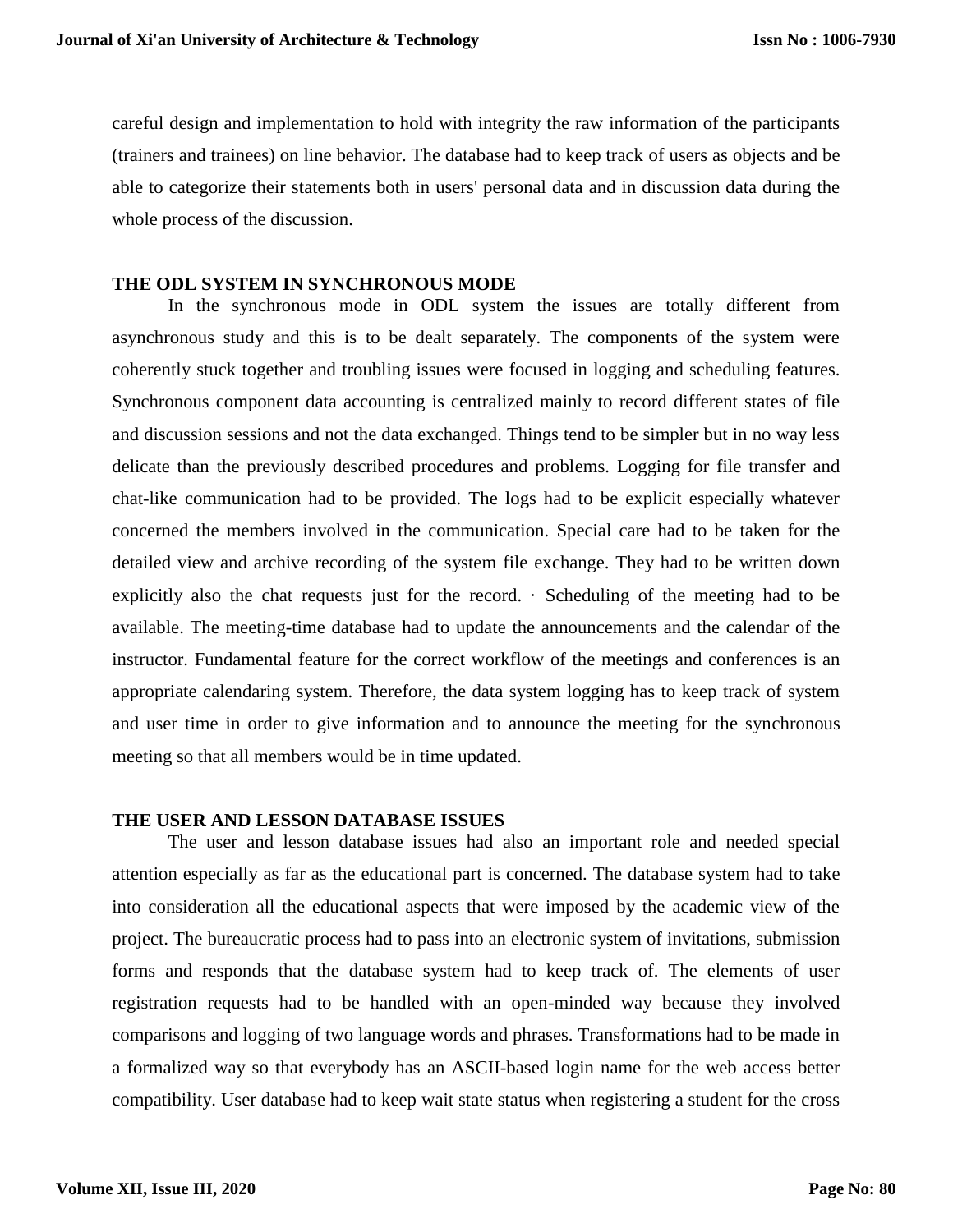certification with the secretariat of the department involved. Moreover, the database had to be ready for annual rebuilding and or re-utilization prepared for the next academic year. That means exhaustive packing and updating of all data of the past year from the main database.

At that time all outdated data had to be moved to the back up database keeping in mind all issues that may be needed in the following year for better indexing and quicker access and retrieval. In the new academic year, everything has to be ready to accept all the new data recording without, though, losing the capabilities to search and link to older elements especially records of grades, statistics and answers to sets of tests and exercises. It is important that the database system provided easy and consistent access to every annual database because it is consisted of both scientific and other educationally vital information for the better designing and organizing of the academic year to come.

# **INTERNET AND WEB-BASED EDUCATION**

The emergence of the Internet and related networks such as the World Wide Web has had and will increasingly have radical effect on the transformation of education and training in all sectors. The impact is already significant in all developed countries, and the great majority of developing countries are despite difficulties and fears seeking to take part in the emerging global educational community. The Web offers a worldwide forum in which to teach courses that can be dynamically updated in ways never before possible. Each student has an enormous range of resources available, free from limitations of time and space. There remains considerable work to be done concerning searching and sifting techniques within these resources for learners and teachers alike. These resources are reconfiguring the ways in which students learn, and new approaches to networked learning are evolving. The trans-cultural nature of the Web also creates problems of legislative and public control, with fears that local culture can be threatened by the international culture of developed countries. While the use of the Internet and the World Wide Web in open and distance learning is predominantly represented within higher education, it is also beginning to be used in schools.

# **UNESCO'S INITIATIVES IN ODL SYSTEM**

United Nations Educational, Scientific and Cultural Organization(UNESCO)'s initiatives in open and distance learning are based on its overall priority to ensure the right to education for all[6,7,8]. While the use of distance education was given early support by the Organization, new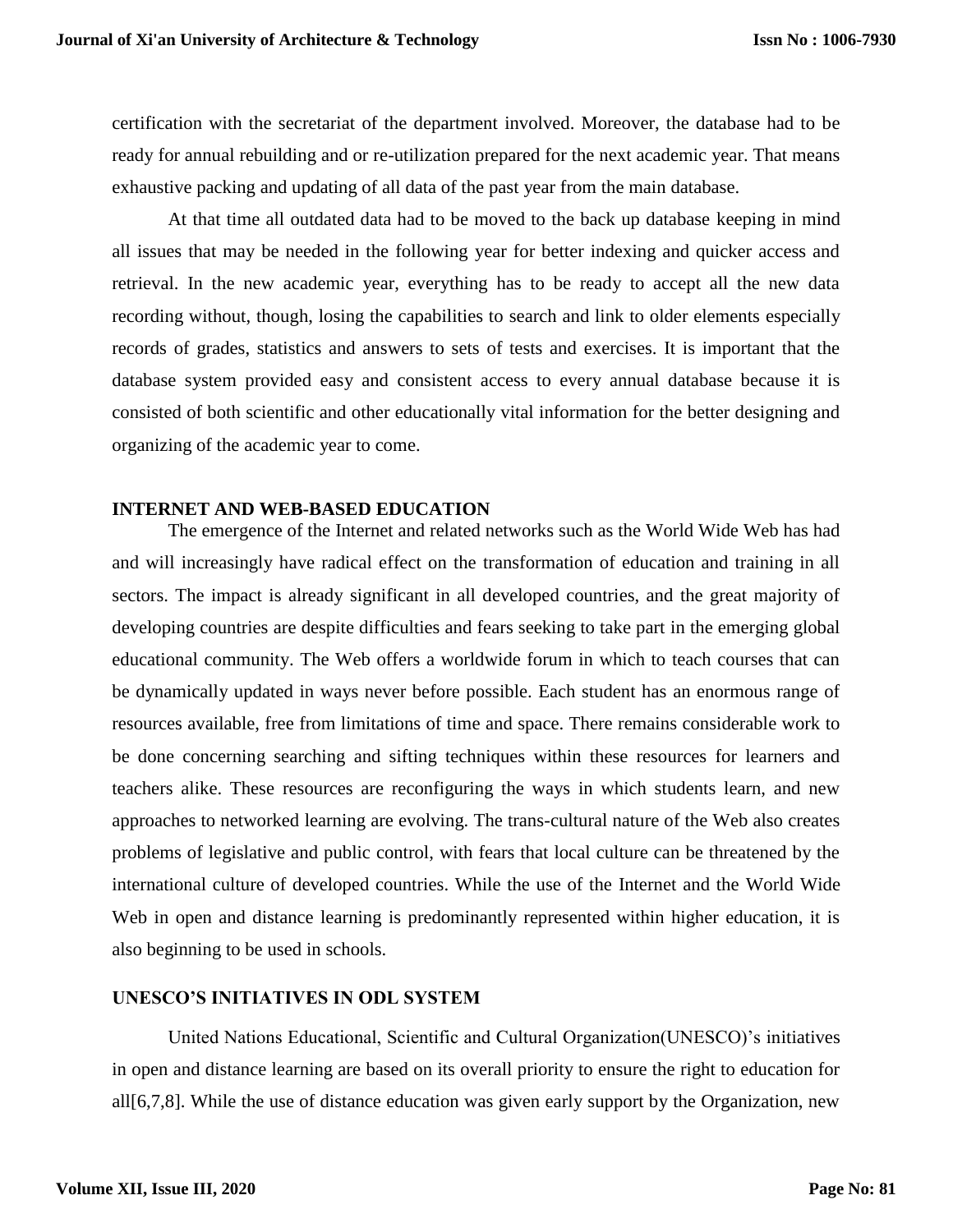developments in information and communication technologies, in particular the Internet and the World Wide Web have radically increased the demand for lifelong education but also provided new means to meet the demand. Facing the educational challenges of the 21st century, UNESCO continues, through its support of open and distance learning, to contribute to the construction of knowledge societies in a lifelong learning context. Within its overall priority, UNESCO focuses on fostering basic education for all to meet the commitments of the Dakar World Education Forum, encouraging and supporting action in its Member States with special emphasis on cooperative efforts to develop open and distance learning systems and programmes to the benefit of those deprived of basic learning skills. Great attention is given to open and distance learning to meet the educational needs of the adult population, with a view to providing new and alternative learning opportunities for those who were initially deprived of them, or who, for one reason or another, did not make use of them. UNESCO continues to strengthen the role of ODL in the diversification of educational delivery systems, notably, for technical and vocational education, encouraging co-operation and partnership between enterprises, professional bodies and distance teaching institutions. Support is also given to ODL to meet the special needs of the disabled, migrants, cultural and linguistic minorities, refugees, populations in crisis situations, who cannot be efficiently reached by traditional delivery systems.

Great importance is attached to ODL in teacher education, notably, for in-service teacher training but also for the training of teacher educators. The potential contribution of ODL to the development of higher education is fully recognized and supported by UNESCO. UNESCO gives great importance to international, interregional and regional co-operation for the promotion of open and distance learning.

# **MAJOR CONTRIBUTIONS OF ODL**

Open and distance learning is used for a wide range of purposes.

# *General Education:*

Distance education can be used at primary and secondary education levels to provide both in-school and out-of-school programmes. In-school distance education programmes are used to support teaching in schools when learning materials are lacking, or where enrichment is thought to be desirable. They may also be used where teachers do not have formal qualifications, or to support subjects where the number of pupils is too small to be able to organize conventional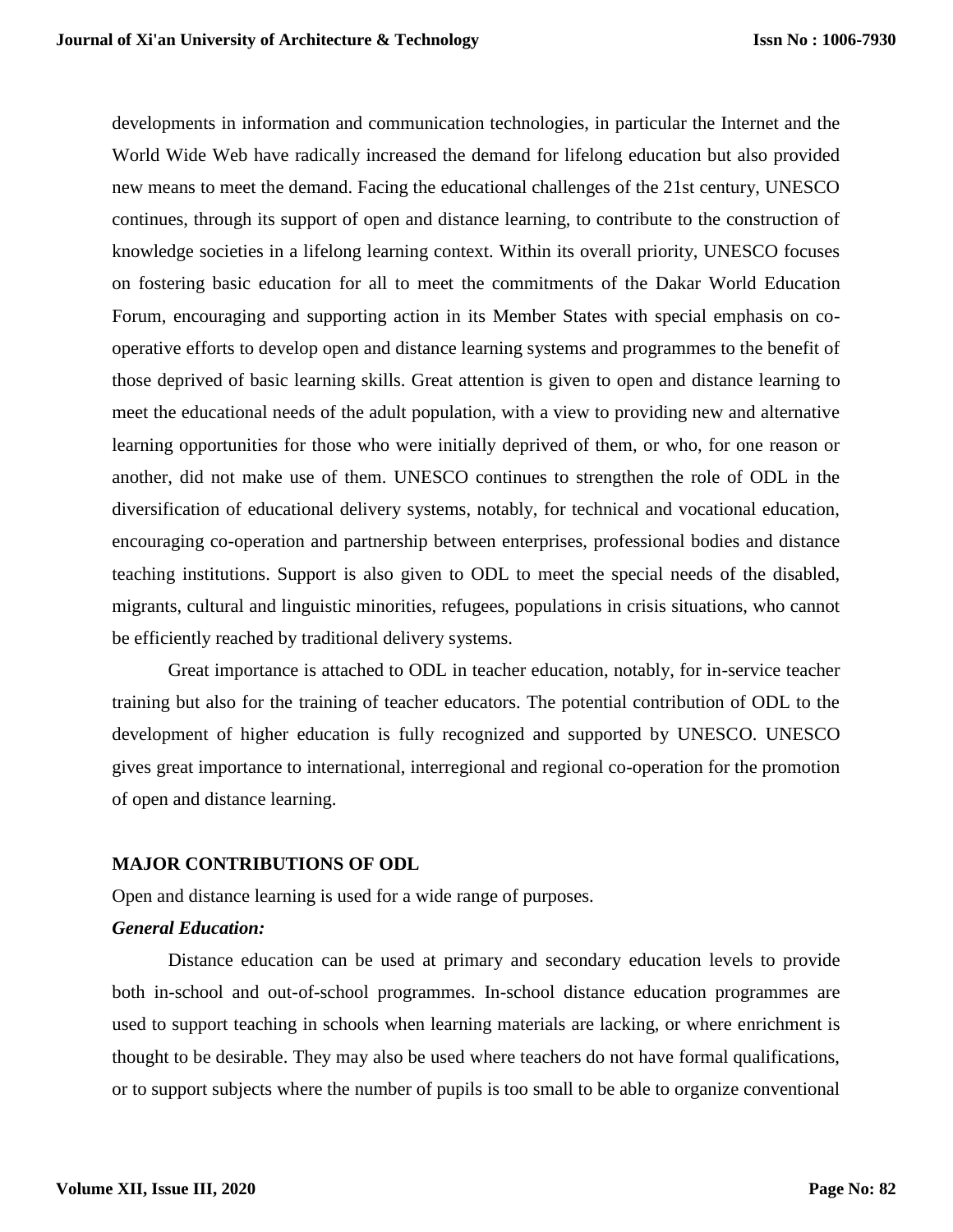teaching. A variety of approaches are used, including Interactive Radio Instruction (IRI), schools radio, educational television through terrestrial and satellite networks, multimedia schemes delivered through satellite, and Web-based delivery of multimedia schemes. The materials may be designed for young children or for adolescents and adults. Distance education is used in out-of school programmes both at primary and secondary level to educate school-age children and youth who are unable to attend ordinary schools, including those who are disabled, suffering from long-term illness, or living in remote areas or living outside their own countries.

# *Teacher Education:*

Teacher education is an important area where distance education has been used extensively to provide pre-service teacher preparation, upgrading of academic qualifications, and in-service continuing professional development in particular subjects, content areas and instructional methods. The distance learning initiatives in countries such as Burkina Faso, Chile, China, India, Mongolia, Nigeria, and South Africa to prepare new teachers or upgrade skills of the existing teaching force. The use of open and distance learning for teacher education is therefore a crucial strategy when expansion or quality improvement is needed in the public education system. Distance education may play an increasingly important role during this decade in helping address the growing shortage of teachers, educational administrators and other educational professionals experienced in both developing and developed countries. Internet serves as the principal or supplementary means of providing both pre-service and in-service teacher education.

There are a growing number of high quality Web-based professional development resources available for educators globally. The Web also provides opportunities for online mentoring and support of novice teachers during their first year of teaching and to develop online communities of practice. Virtual Web based environments for teachers now enable them to seek help from other teachers, locally, nationally, or globally in solving classroom problems, sharing lesson plans and materials, interacting with experts in particular fields, and in planning collaborative curriculum development projects. Distance education may also play a major role in upgrading the knowledge and skills of teacher educators both in higher education and educational agencies.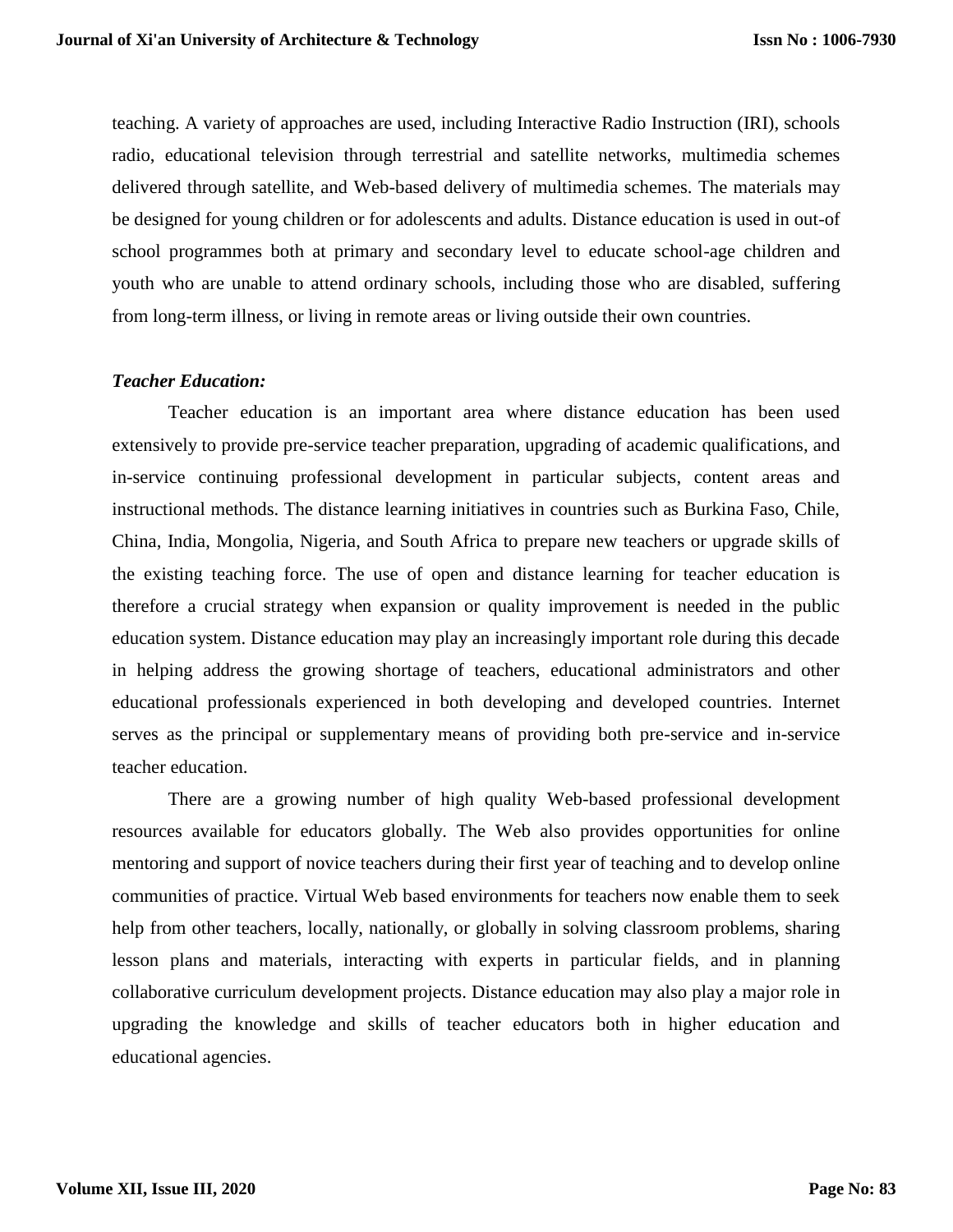The advantage of distance education is that it makes teacher preparation and professional development programs accessible to indigenous peoples and others located in remote, rural areas who do not have convenient access to higher education institutions and where there is often a shortage of well-prepared teachers and other educational professionals.

#### *Vocational and Continuing Education:*

Technical and vocational education have in recent years played important roles, not only in contributing to the improvement of productivity of a national labour market, but also in assisting individuals to improve their employment prospects in rapidly changing socio-economic conditions. In this context the ODL system has the role in the field of technical and vocational education to respond effectively to the growing demand of working adults or any others who have difficulties in getting training in conventional education because of lack of flexibility in the timing and location of courses. Open and distance learning in the field of technical and vocational education makes up a mixed and complex picture. It may include experimental work and hands-on training as an integral element. It has often been developed by private institutions and enterprises, and makes an important contribution to human development.

#### *Non-formal Education:*

The distance education has been used to considerable effect in the non-formal and community development sectors of education. The basic adult education grew in the 1960s and 1970s just as technology began to be used more widely in education. Mass communication methods, often linked with some kind of group meetings and face-to-face support, were seen as one way of delivering a wide range of educational and skill based program to support agriculture, health and nutrition, political education and development and employment-related projects, to large numbers of adults. This approach was used in India and Ghana. Radio campaigns were another early and influential model. The idea was to deliver short, highly intensive campaigns to support major development ends. Botswana, for example, used the approach in 1976 to raise awareness on a new policy for cattle on tribally owned land, and there was another project run by the cooperative movement in Zambia in 1982. There is much subjective evidence of the effectiveness of small-scale non-formal education projects using radio . for example, to support health care in Sudan and rural women in Mongolia. Latterly radio and television dramas have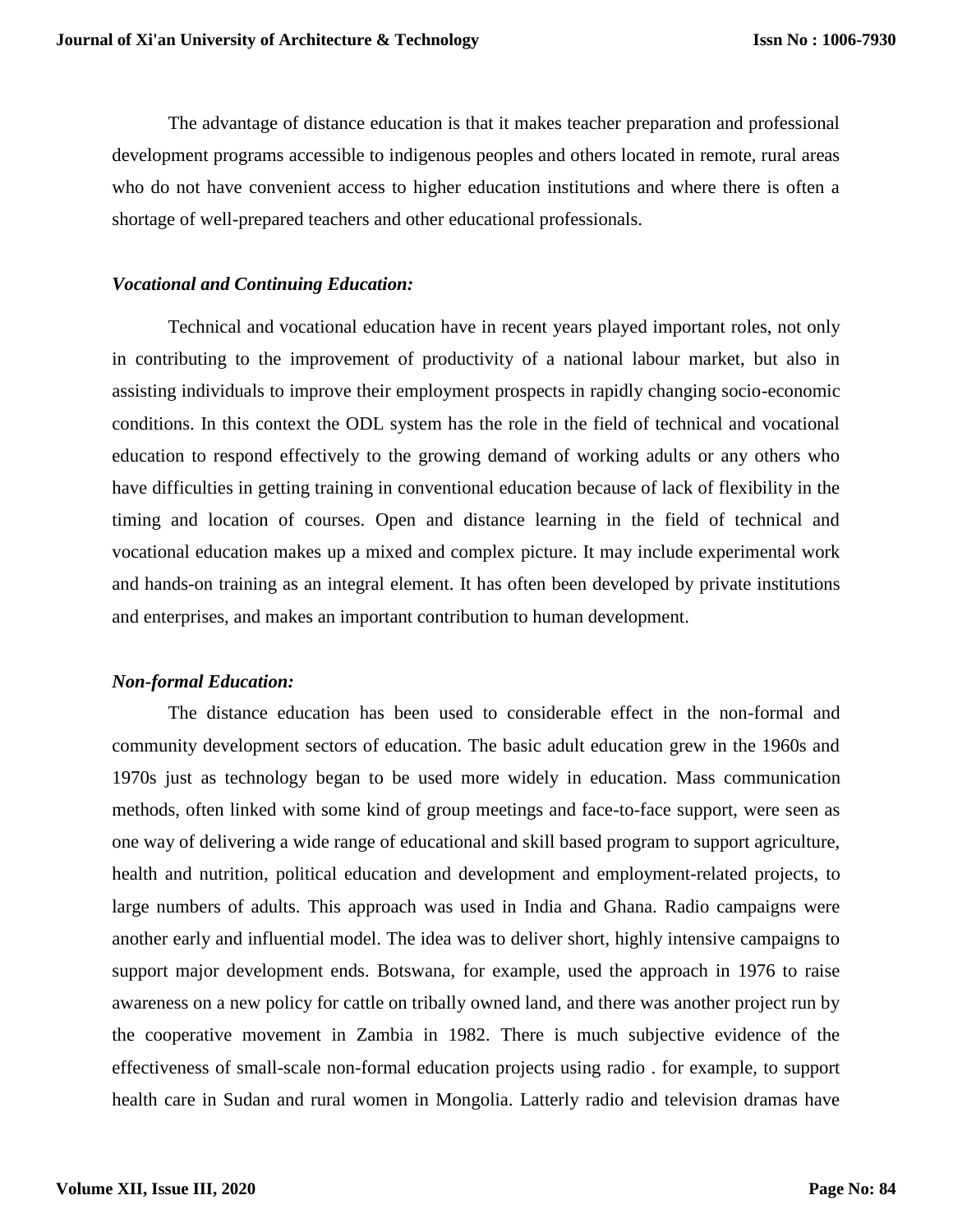been used in countries such as Gambia and Nigeria as a means of educating people about the concept of ODL system. Indeed, radio in particular has a powerful role to play in non-formal education.

# *ODL system in India:*

Open and distance learning in India started around 1960s. By the 1980s there were 34 Universities offering correspondence education through departments designed for that purpose. The first single mode Open University was established in Andhra Pradesh in 1982, followed by the Indira Gandhi National Open University (IGNOU), and subsequently in Bihar, Rajasthan, and Maharashtra, Madhya Pradesh, Gujarat, Karnataka, West Bengal, and Uttar Pradesh (established throughout the 1980s and 1990s). The establishment of these single mode distance education universities was stimulated by the government's intention to democratize education and make it lifelong.

The initiative did not discourage the expansion at the same time of correspondence programs in dual mode universities. The year 1995 witnessed the enrollment of 200,000 students in open and distance learning, accounting for 3% of total higher education enrollment. Most open and distance learning universities in India follow the model of the UK Open University. They coordinate communication and collaboration through the Distance Education Council (DEC), founded in 1992. DEC is responsible for the promotion, co-ordination, and the maintenance of quality and standards. A range of factors including emerging ICTs, liberalization, privatization and globalization have amplified the demand for open and distance learning. While the government is responsible for more than 90% of open and distance learning funding, plans are underway to involve the private sector more closely, especially through permitting the increase of fees.

# *Conclusion and Future Scope:*

UNESCO.s role in international co-operation for spreading ODL system which consists of both intellectual co-operation and technical assistance.[6,7]. Great importance is given to international interregional and regional co-operation for the promotion of open and distance learning, such as awareness, confidence and capacity building, mapping of relevant experience, success and failures, networking between key players in distance education and educational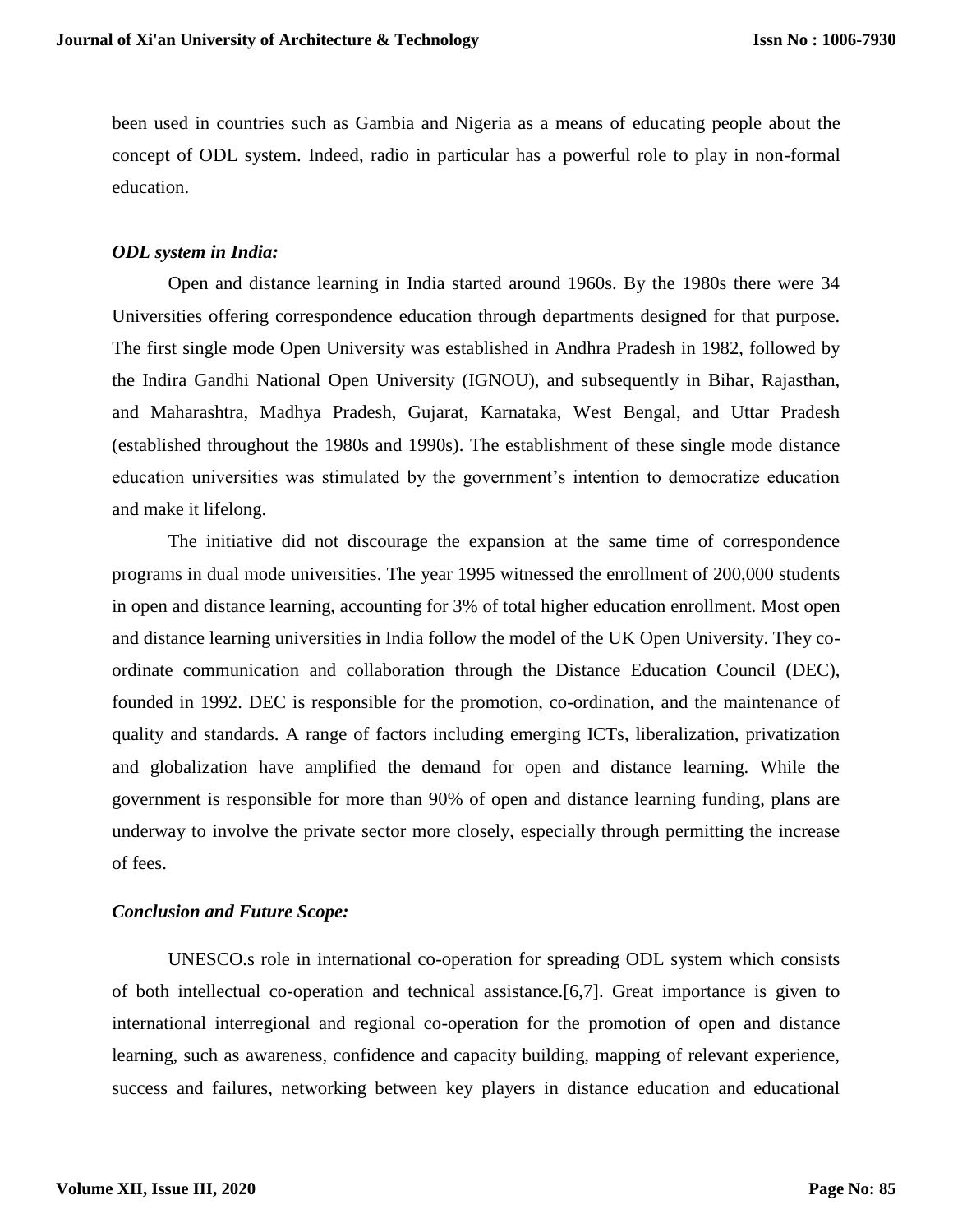technology, piloting and adapting educational technologies in different settings, shared development of learning systems programs, and learning materials involving inter-country and industry-country exchanges and joint ventures, technology assessment, examining the actual costs and impact of alternative delivery systems, and support for the development of system wide policy and planning on new technology in education. Co-operation is pursued with intergovernmental organizations such as other UN system agencies, the Commonwealth of Learning, the World Bank, the Commission of the European Union, the Organization for Economic Cooperation and development, regional development banks, private and public sector partners, non-governmental organizations, notably with the International Council for Open and Distance Education (ICDE).

Which are competent to act in this field. With the advancement of technologies, learning and collaborative work in the future can become radically different from what it is today. Although no one can expect that educational networks will totally replace the traditional lecture. The traditional lecture has some drawbacks: students have to attend at a fixed time, the needs of students with different backgrounds cannot be met and students have no control of their learning pace or environment. Many web-based training and learning platforms have been developed. However, none of these platforms offer an integrated and open platform for learning according to our requirements. Some of them do not support all the necessary ODL services (synchronous, asynchronous and collaborative learning). The ODL system is now a fast growing subject. The time is not far from now when the entire education and training system will be fully controlled by ODL system. In India especially IGNOU is doing key role in this area.

#### **REFERENCES**

- 1. Bates A.W. (1995): Technology, Open Learning and Distance Education, London: Routledge
- 2. Bosch, A. (1997): Interactive Radio for Instruction: Twenty-Three Years of Improving Educational Quality, Educational Training Technology Notes Series 2, Washington, D.C., World Bank
- 3. Bradley J and Yates C (Eds.) (2000): Basic Education at a Distance, World Review of Distance Education and Learning, London: RoutledgeFalmer